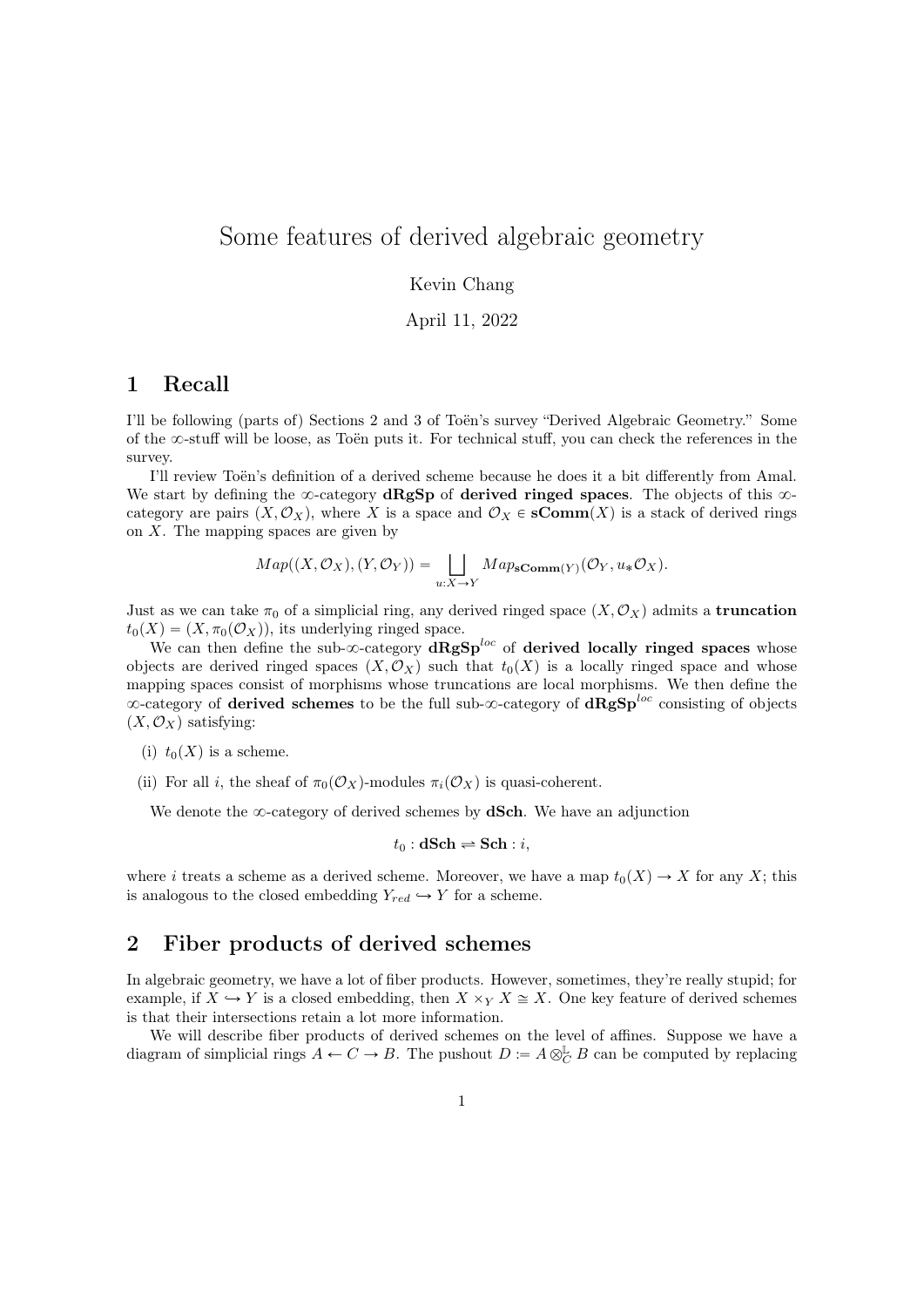B with a cellular C-algebra (i.e. a cofibrant replacement) and then taking the levelwise tensor product. In the case that  $C$  is an ordinary ring, a cellular  $C$ -algebra is a simplicial  $C$ -algebra whose components are all polynomial algebras in C. We globalize this to get fiber products of derived schemes.

When  $A, B, C$  are ordinary rings, D has homotopy  $\pi_n(D) \cong \text{Tor}_n^C(A, B)$ . Thus, when  $X \to$  $S \leftarrow Y$  are schemes, the fiber product  $Z := X \times_S Y$  has  $\pi_i(\mathcal{O}_Z) \cong \mathcal{T}_i \nabla_i^{\mathcal{O}_S}(\mathcal{O}_X, \mathcal{O}_Y)$ . Thus, when  $\mathcal{O}_X$  and  $\mathcal{O}_Y$  are Tor-independent over  $\mathcal{O}_S$ , the derived fiber product agrees with the ordinary one. Otherwise, they differ. This harkens back to Serre's intersection formula: if  $X \to S \leftarrow Y$  are closed subschemes intersecting properly and  $S$  is regular, then the intersection multiplicity of  $X$  and  $Y$  at a generic point s of  $X \cap Y$  is

$$
\sum_{i\geqslant 0} (-1)^i\mathrm{length}_{\mathcal{O}_{S,s}} \mathrm{Tor}_i^{\mathcal{O}_{S,s}}(\mathcal{O}_{X,s},\mathcal{O}_{Y,s}).
$$

According to Toën, Serre's intersection formula is the origin of derived algebraic geometry.

One case that might be interesting is that of self-intersections. Suppose  $Y \hookrightarrow X$  is a closed embedding of schemes, and consider the derived scheme  $Y \times_X Y$ . The underlying scheme  $t_0(Y \times_X Y)$ is just  $Y$ , but the derived scheme might have nontrivial higher information. For convenience, suppose that  $Y \hookrightarrow X$  is a regular embedding, i.e. the conormal sheaf  $\mathcal{I}/\mathcal{I}^2$  is a vector bundle, denoted  $\mathcal{N}^{\vee}$ . Shrinking X, we may consider  $X = \text{Spec } A$  and  $Y = \text{Spec } A/I$ , where  $I = (f_1, \ldots, f_r)$  is generated by a regular sequence. We want to compute the derived tensor product  $B := \overline{A/I} \otimes_A^{\mathbb{L}} A/I$ . To do this, we replace  $A/I$  by a simplicial ring  $K(A, f_*)$  (I think the K stands for Koszul), which is obtained by freely adding 1-simplices  $h_i$  to A such that  $d_0(h_i) = 0$  and  $d_1(h_i) = f_i$ , i.e. homotopies between the  $f_i$  and 0. Since  $f_1, \ldots, f_r$  is a regular sequence, the map  $K(A, f_*) \to A/I$  can be shown to be an equivalence. Moreover,  $K(A, f_*)$  is cellular because it is obtained by freely adjoining things. Now equivalence. Moreover,  $K(A, f_*)$  is cellular because it is obtained by freely adjoining things. Now  $B = A/I \otimes_A^{\mathbb{L}} A/I \simeq A/I \otimes_A K(A, f_*),$  so  $\pi_*(B) \cong \bigoplus_{i \geq 0} \Lambda^i(I/I^2)[i]$ . In characteristic 0, it can be shown that  $B \simeq Sym_{A/I}(I/I^2[1])$ , so that  $Z \simeq$   $\text{Spec}(Sym_{A/I}(I/I^2[1]))$  is like the total space of the normal bundle, except it's shoved into higher homotopy.

#### 3 Base change

Recall from last time that Amal defined the quasi-coherent derived  $\infty$ -category of a derived scheme X:

$$
L_{qcoh}(X) := \lim_{U \subset X} L_{qcoh}(U).
$$

Given a morphism  $f: X \to Y$ , there are functors

$$
f^*: L_{qcoh}(Y) \rightleftharpoons L_{qcoh}(X): f_*.
$$

Now suppose we are given a cartesian diagram of derived schemes.

$$
X' \xrightarrow{g'} X
$$
  
\n
$$
f' \xrightarrow{g} f
$$
  
\n
$$
Y' \xrightarrow{g} Y
$$

There is a natural transformation  $h : g^* f_* \implies f'_* g'^*$  between functors  $L_{qcoh}(X) \to L_{qcoh}(Y')$ . When  $X, Y, Y'$  are sufficiently nice ordinary schemes and g is flat,  $X'$  is an ordinary scheme, and the flat base change theorem says that  $h$  is an equivalence. The base change theorem in derived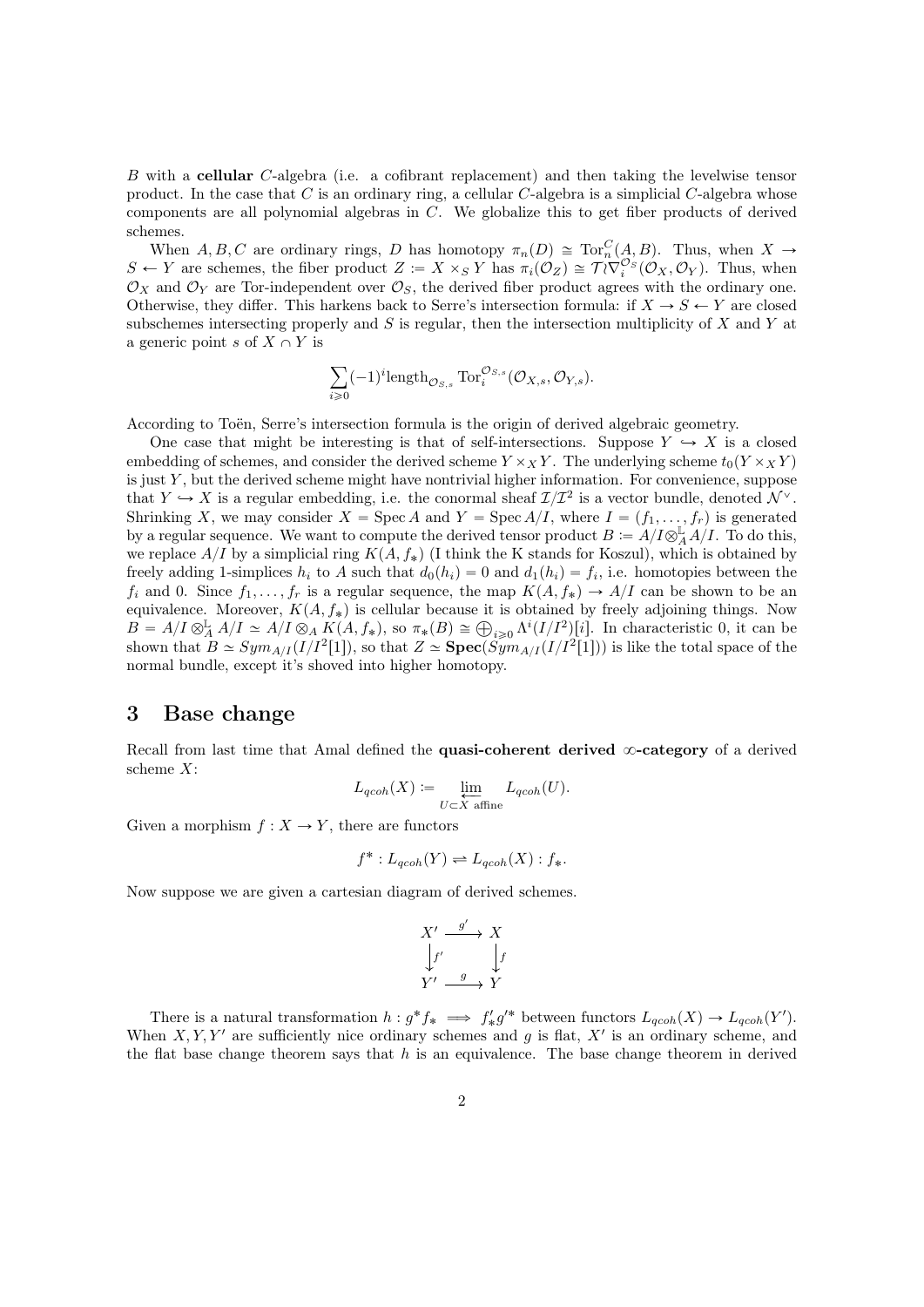algebraic geometry is an extension of flat base change: if all the derived schemes in the diagram are  $q cqs$ , then h is an equivalence. In contrast, for a cartesian diagram of ordinary schemes, base change is not an isomorphism in general. This reflects the fact that a cartesian diagram of ordinary schemes is not necessarily a cartesian diagram of derived schemes.

## 4 The cotangent complex

Given a morphism of schemes  $f: X \to Y$ , the cotangent complex  $\mathbb{L}_{X/Y} \in D_{qcoh}^-(X)$  governs the deformation theory of f. We always have  $H^0(\mathbb{L}_{X/Y}) \cong \Omega_{X/Y}$ . Thus, the cotangent complex is a higher version of the sheaf of differentials. Some properties of the cotangent complex include the following:

- (1) f is smooth of relative dimension r iff f is locally of finite presentation and  $\mathbb{L}_{X/Y}$  is concentrated in degree 0 and locally free of rank r.
- (2) If f is a closed embedding and I is the ideal sheaf of X, then  $H^1(\mathbb{L}_{X/Y}) \cong I/I^2$ . If f is a regular embedding, then  $\mathbb{L}_{X/Y} \simeq I/I^2[1]$ .
- (3) For  $X \xrightarrow{f} Y \xrightarrow{g} Z$ , there is a distinguished triangle  $Lf^* \mathbb{L}_{Y/Z} \to \mathbb{L}_{X/Z} \to \mathbb{L}_{X/Y}$ .
- (4) If  $h: X \to Z$  factors as  $X \xrightarrow{f} Y \xrightarrow{g} Z$  with f a closed embedding and g a smooth morphism, then  $\tau_{\geq -1} \mathbb{L}_{X/Z} \simeq [I/I^2 \to f^* \Omega_{Y/Z}]$ , where *I* is the ideal sheaf for *f* and the map is induced by  $d: \mathcal{O}_Y \to \Omega_{Y/Z}$ . If f is additionally a regular embedding (i.e. h is an lci morphism), then  $\mathbb{L}_{X/Z} \simeq \tau_{\geq -1} \mathbb{L}_X_{Z} \simeq [I/I^2 \to f^* \Omega_{Y/Z}].$

We get the following familiar exact sequences from these axioms:

• For  $X \xrightarrow{f} Y \xrightarrow{g} Z$ , there is an exact sequence

$$
f^*\Omega_{Y/Z} \to \Omega_{X/Z} \to \Omega_{X/Y} \to 0.
$$

• For  $X \stackrel{f}{\rightarrow} Y \stackrel{g}{\rightarrow} Z$  with f a closed embedding with ideal sheaf I, there is an exact sequence

$$
I/I^2 \to f^* \Omega_{Y/Z} \to \Omega_{X/Z} \to 0.
$$

This sequence is exact on the left if g and  $g \circ f$  are smooth.

To construct the cotangent complex of a map of schemes, we first construct the cotangent complex of a map of rings. For a map  $A \to B$ , the cotangent complex  $\mathbb{L}_{B/A} \in D^{-}(B)$  is defined as the left derived functor of the Kähler differentials functor. What this means in the simplicial setting is that instead of taking Kähler differentials of  $B$ , we first take a simplicial resolution (an equivalence from a cofibrant simplicial ring)  $\epsilon : P_{\bullet} \to B$  and then apply Kähler differentials, so that we don't lose information. We then let  $\mathbb{L}_{B/A}$  be the normalized complex associated to the simplicial B-module  $\Omega_{P/A} \otimes_{P} B$ , which can be shown to be independent of simplicial reoslution. In the model category of simplicial commutative A-algebras, the cofibrant objects are those whose components are polynomial algebras over A (it makes sense because polynomial algebras have a lifting property).

For a set S, let  $A[S]$  denote the free polynomial algebra whose generators are elements of S. For any  $A \to B$ , there is a standard simplicial resolution  $P_{\bullet} \to B$  with  $P_0 = A[B], P_1 = A[A[B]]$ , etc. Here, all the face/degeneracy/augmentation maps collapse consecutive  $A$ 's or the  $A$  and  $B$ . Since